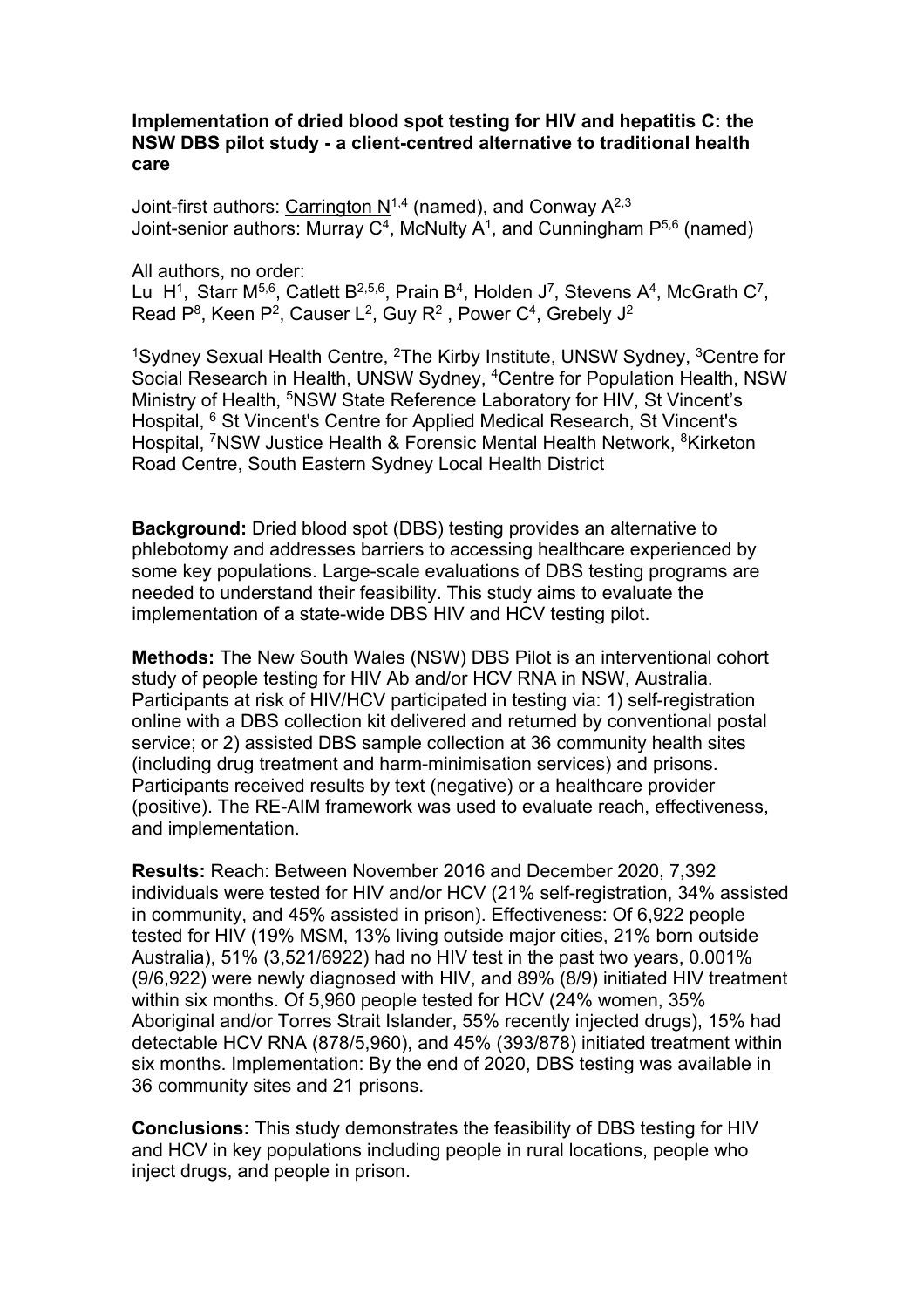**Disclosure of Interest Statement**: JG is a consultant/advisor and has received research grants from AbbVie, Camurus, Cepheid, Gilead, Hologic, Indivior, and Merck outside the submitted work. PK has received a financial award and speakers fees from Gilead.

*Table 1 – Reach: Characteristics of online registrations by return of sample to lab*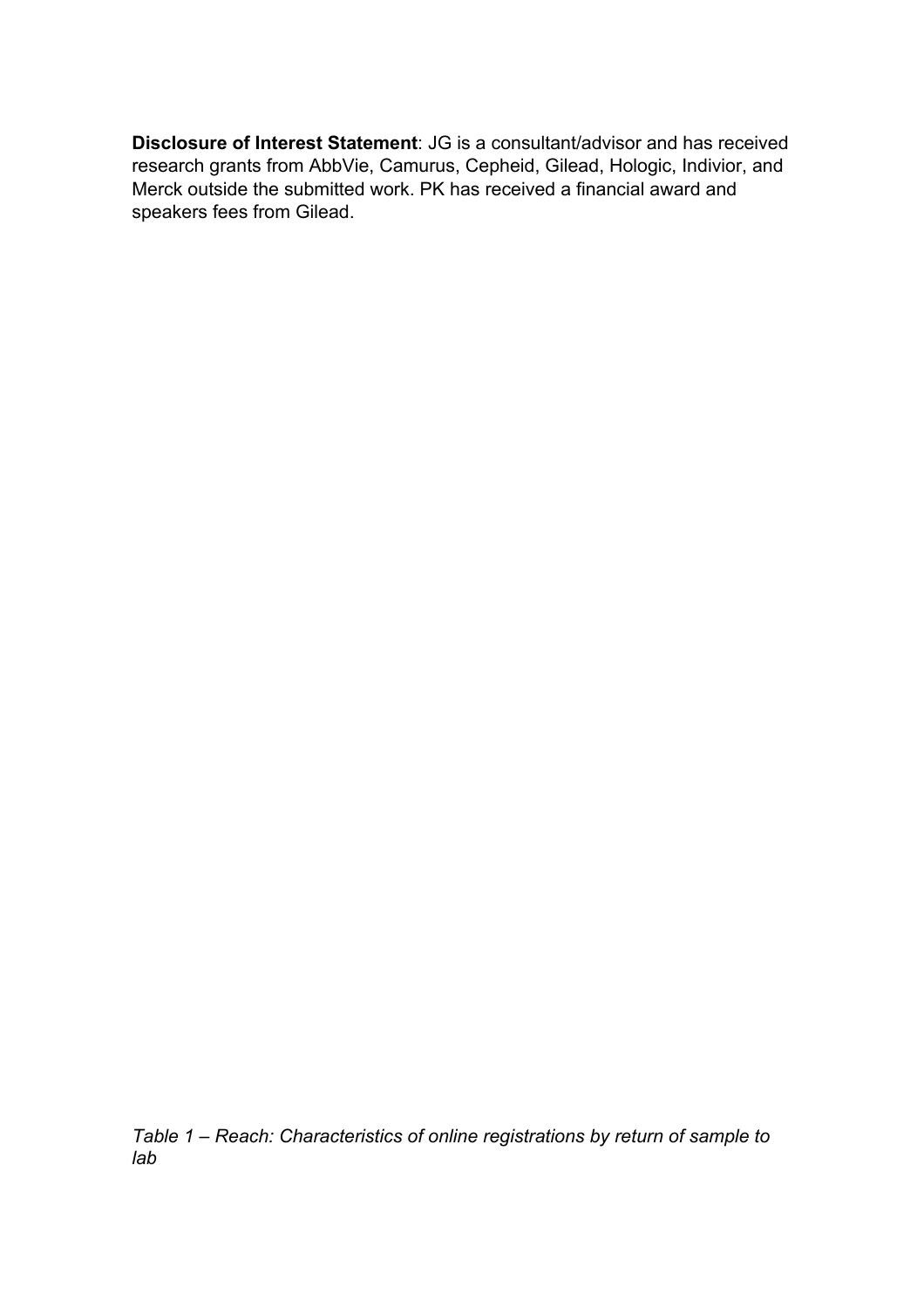| Variables                       | <b>Total online</b><br>registrations |      |      | Did not return<br>DBS sample to<br>lab | <b>Returned DBS</b><br>sample to lab |      |
|---------------------------------|--------------------------------------|------|------|----------------------------------------|--------------------------------------|------|
|                                 | N                                    | %col | n    | %row                                   | n                                    | %row |
| Total                           | 3506                                 |      | 1258 | 36%                                    | 2248                                 | 64%  |
| Test performed                  |                                      |      |      |                                        |                                      |      |
| HIV + HCV                       | 653                                  | 19%  | 270  | 41%                                    | 383                                  | 59%  |
| HIV only                        | 2839                                 | 81%  | 985  | 35%                                    | 1854                                 | 65%  |
| <b>HCV</b> only                 | 14                                   | 0%   | 3    | 21%                                    | 11                                   | 79%  |
| Gender                          |                                      |      |      |                                        |                                      |      |
| Male                            | 3045                                 | 87%  | 1052 | 35%                                    | 1993                                 | 65%  |
| Female                          | 409                                  | 12%  | 175  | 43%                                    | 234                                  | 57%  |
| Other                           | 52                                   | 1%   | 31   | 60%                                    | 21                                   | 40%  |
| Age                             |                                      |      |      |                                        |                                      |      |
| $=<25$                          | 1076                                 | 31%  | 374  | 35%                                    | 702                                  | 65%  |
| 25-34                           | 1364                                 | 39%  | 499  | 37%                                    | 865                                  | 63%  |
| 35-44                           | 549                                  | 16%  | 230  | 42%                                    | 319                                  | 58%  |
| 45-54                           | 285                                  | 8%   | 103  | 36%                                    | 182                                  | 64%  |
| >55                             | 232                                  | 7%   | 52   | 22%                                    | 180                                  | 78%  |
| Aboriginal and/or Torres Strait |                                      |      |      |                                        |                                      |      |
| Islander                        |                                      |      |      |                                        |                                      |      |
| <b>No</b>                       | 3350                                 | 96%  | 1172 | 35%                                    | 2178                                 | 65%  |
| Yes                             | 156                                  | 4%   | 86   | 55%                                    | 70                                   | 45%  |
| Major city postcode             |                                      |      |      |                                        |                                      |      |
| No                              | 843                                  | 24%  | 292  | 35%                                    | 551                                  | 65%  |
| Yes                             | 2663                                 | 76%  | 966  | 36%                                    | 1697                                 | 64%  |
| Men who have sex with           |                                      |      |      |                                        |                                      |      |
| men                             |                                      |      |      |                                        |                                      |      |
| <b>No</b>                       | 1068                                 | 30%  | 426  | 40%                                    | 642                                  | 60%  |
| Yes                             | 2438                                 | 70%  | 832  | 34%                                    | 1606                                 | 66%  |
| Sexual partner from Asia        |                                      |      |      |                                        |                                      |      |
| or Africa                       |                                      |      |      |                                        |                                      |      |
| No                              | 2337                                 | 67%  | 848  | 36%                                    | 1489                                 | 64%  |
| Yes                             | 1169                                 | 33%  | 410  | 35%                                    | 759                                  | 65%  |
| Born outside of Australia       |                                      |      |      |                                        |                                      |      |
| No                              | 2035                                 | 58%  | 746  | 37%                                    | 1289                                 | 63%  |
| Yes, Asia or Africa             | 991                                  | 28%  | 355  | 36%                                    | 636                                  | 64%  |
| Yes, other                      | 480                                  | 14%  | 157  | 33%                                    | 323                                  | 67%  |
| Speaks English at home          |                                      |      |      |                                        |                                      |      |
| No                              | 854                                  | 24%  | 305  | 36%                                    | 549                                  | 64%  |
| Yes                             | 2652                                 | 76%  | 953  | 36%                                    | 1699                                 | 64%  |
| Recently injected drugs         |                                      |      |      |                                        |                                      |      |
| No                              | 3202                                 | 91%  | 1118 | 35%                                    | 2084                                 | 65%  |
| Yes                             | 239                                  | 7%   | 110  | 46%                                    | 129                                  | 54%  |
| Prefer not to say               | 59                                   | 2%   | 26   | 44%                                    | 33                                   | 56%  |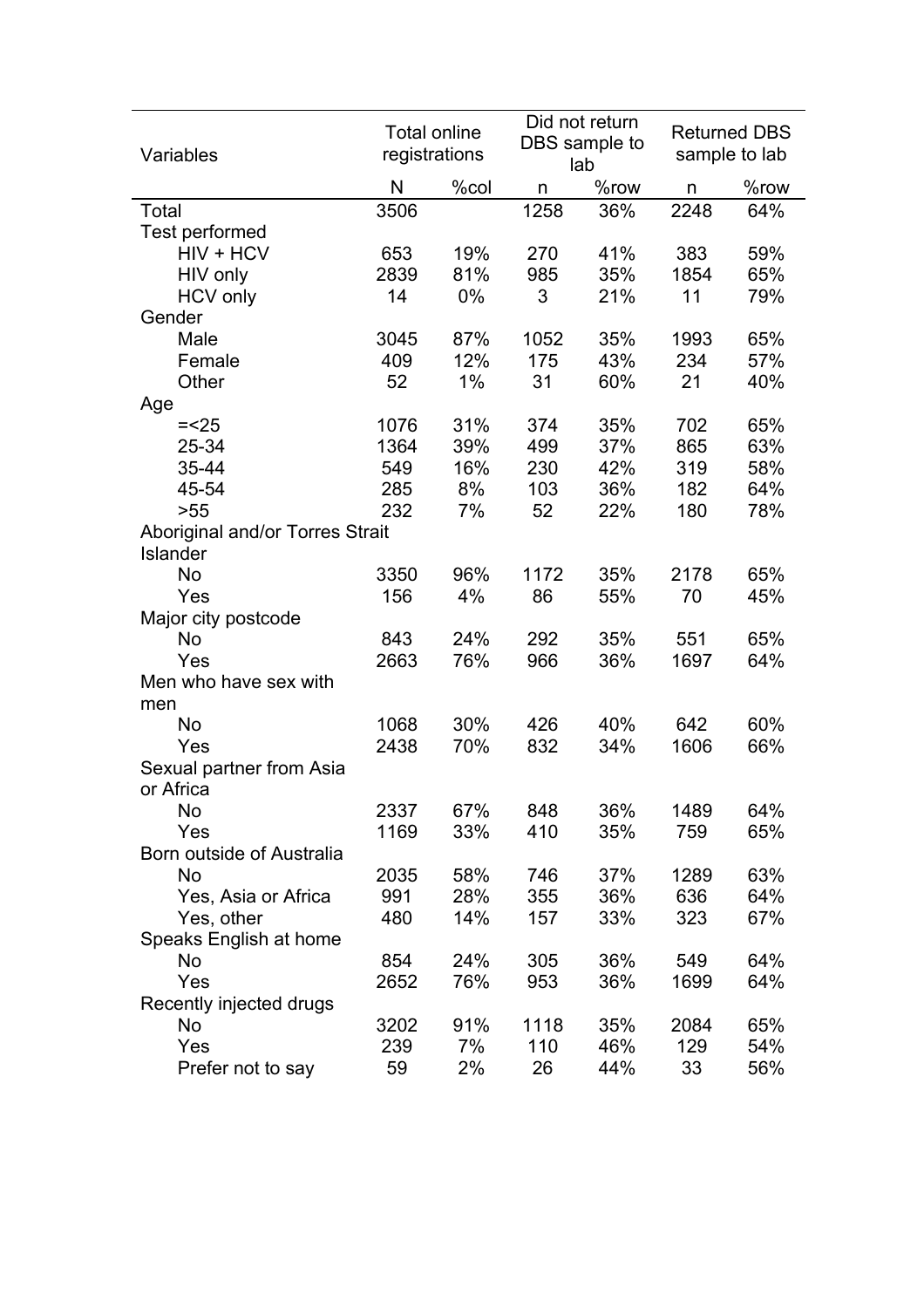|                                 | People tested |       |      | Online self- | Assisted     |              |
|---------------------------------|---------------|-------|------|--------------|--------------|--------------|
| Variables                       |               |       |      | registration |              | registration |
|                                 | N             | %col  | n    | %col         | $\mathsf{n}$ | %col         |
| Total                           | 7392          |       | 1559 |              | 5833         |              |
| Test performed                  |               |       |      |              |              |              |
| HIV + HCV                       | 5467          | 74%   | 269  | 17%          | 5198         | 89%          |
| HIV only                        | 1441          | 19%   | 1282 | 82%          | 159          | 3%           |
| <b>HCV</b> only                 | 484           | 7%    | 8    | 1%           | 476          | 8%           |
| Gender                          |               |       |      |              |              |              |
| Male                            | 5752          | 78%   | 1340 | 86%          | 4412         | 76%          |
| Female                          | 1573          | 21%   | 205  | 13%          | 1368         | 23%          |
| Other                           | 67            | $1\%$ | 14   | $1\%$        | 53           | $1\%$        |
| Age                             |               |       |      |              |              |              |
| $=<25$                          | 1194          | 16%   | 490  | 31%          | 704          | 12%          |
| 25-34                           | 2308          | 31%   | 607  | 39%          | 1701         | 29%          |
| 35-44                           | 1981          | 27%   | 243  | 16%          | 1738         | 30%          |
| 45-54                           | 1279          | 17%   | 120  | 8%           | 1159         | 20%          |
| >55                             | 630           | 9%    | 99   | 6%           | 531          | 9%           |
| Aboriginal and/or Torres Strait |               |       |      |              |              |              |
| Islander                        |               |       |      |              |              |              |
| <b>No</b>                       | 5255          | 71%   | 1499 | 96%          | 3756         | 64%          |
| Yes                             | 2137          | 29%   | 60   | 4%           | 2077         | 36%          |
| Major city                      |               |       |      |              |              |              |
| postcode                        |               |       |      |              |              |              |
| <b>No</b>                       | 901           | 12%   | 354  | 23%          | 547          | 9%           |
| Yes                             | 6491          | 88%   | 1205 | 77%          | 5286         | 91%          |
| Men who have sex with           |               |       |      |              |              |              |
| men                             |               |       |      |              |              |              |
| <b>No</b>                       | 6054          | 82%   | 548  | 35%          | 5506         | 94%          |
| Yes                             | 1338          | 18%   | 1011 | 65%          | 327          | 6%           |
| Sexual partner from Asia        |               |       |      |              |              |              |
| or Africa                       |               |       |      |              |              |              |
| <b>No</b>                       | 6171          | 83%   | 981  | 63%          | 5190         | 89%          |
| Yes                             | 1221          | 17%   | 578  | 37%          | 643          | 11%          |
| Born outside of Australia       |               |       |      |              |              |              |
| No                              | 5896          | 80%   | 845  | 54%          | 5051         | 87%          |

*Table 2- Reach: Characteristics of people tested by registration type*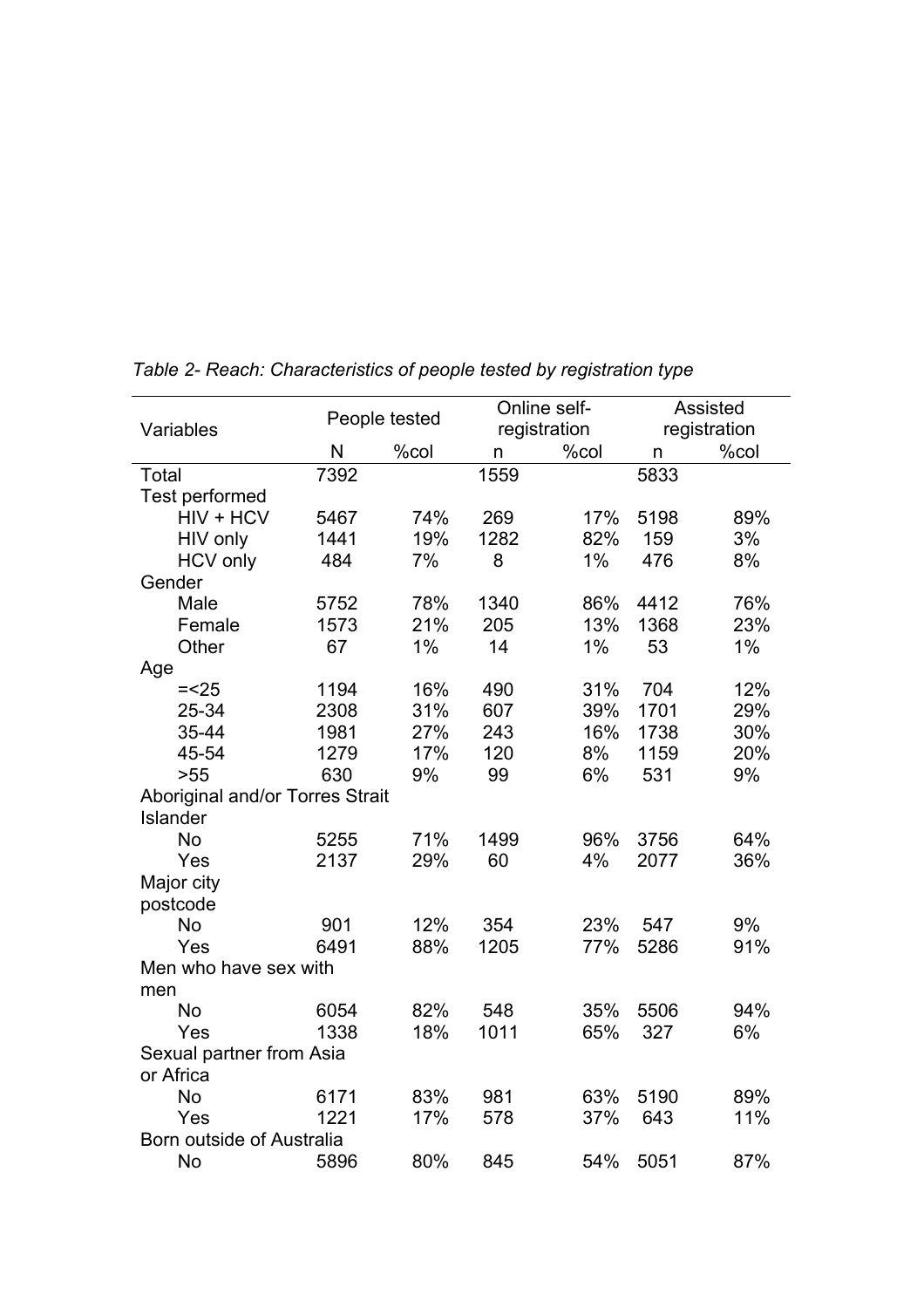|                         |            |           |            |           | 5%         |
|-------------------------|------------|-----------|------------|-----------|------------|
|                         |            |           |            |           |            |
| 739                     | 10%        | 225       | 14%        | 514       | 9%         |
| Speaks English at home  |            |           |            |           |            |
| 813                     | 11%        | 418       | <b>27%</b> | 395       | 7%         |
| 6579                    | 89%        | 1141      | 73%        | 5438      | 93%        |
| Recently injected drugs |            |           |            |           |            |
| 3780                    | 51%        | 1436      | 92%        | 2344      | 40%        |
| 3360                    | 45%        | 98        | 6%         | 3262      | 56%        |
|                         |            |           |            |           | 4%         |
|                         |            |           |            |           |            |
| Assisted registration   |            |           |            |           |            |
|                         |            |           |            |           |            |
|                         |            |           |            | 2523      | 43%        |
| <b>Justice Health</b>   |            |           |            | 3310      | 57%        |
|                         | 757<br>250 | 10%<br>3% | 489<br>23  | 31%<br>1% | 268<br>227 |

*Table 3 – Effectiveness: Characteristics of people not recently tested for HIV by registration type*

|                | Overall    |              |                    |  |  |  |
|----------------|------------|--------------|--------------------|--|--|--|
|                | Total      |              |                    |  |  |  |
|                | people     |              | <b>Tested more</b> |  |  |  |
| Variables      | tested for |              | than 2 years       |  |  |  |
|                | HIV in     | ago or never |                    |  |  |  |
|                | pilot      |              |                    |  |  |  |
|                | N          | n            | %                  |  |  |  |
| Total          | 6922       | 3521         | 51%                |  |  |  |
| Test performed |            |              |                    |  |  |  |
| $HIV + HCV$    | 5481       | 2676         | 49%                |  |  |  |
| HIV only       | 1441       | 845          | 59%                |  |  |  |
| Gender         |            |              |                    |  |  |  |
| Male           | 5365       | 2724         | 51%                |  |  |  |
| Female         | 1491       | 767          | 51%                |  |  |  |
| Other          | 66         | 30           | 45%                |  |  |  |
| Age            |            |              |                    |  |  |  |
| $=<25$         | 1138       | 662          | 58%                |  |  |  |
| 25-34          | 2158       | 1016         | 47%                |  |  |  |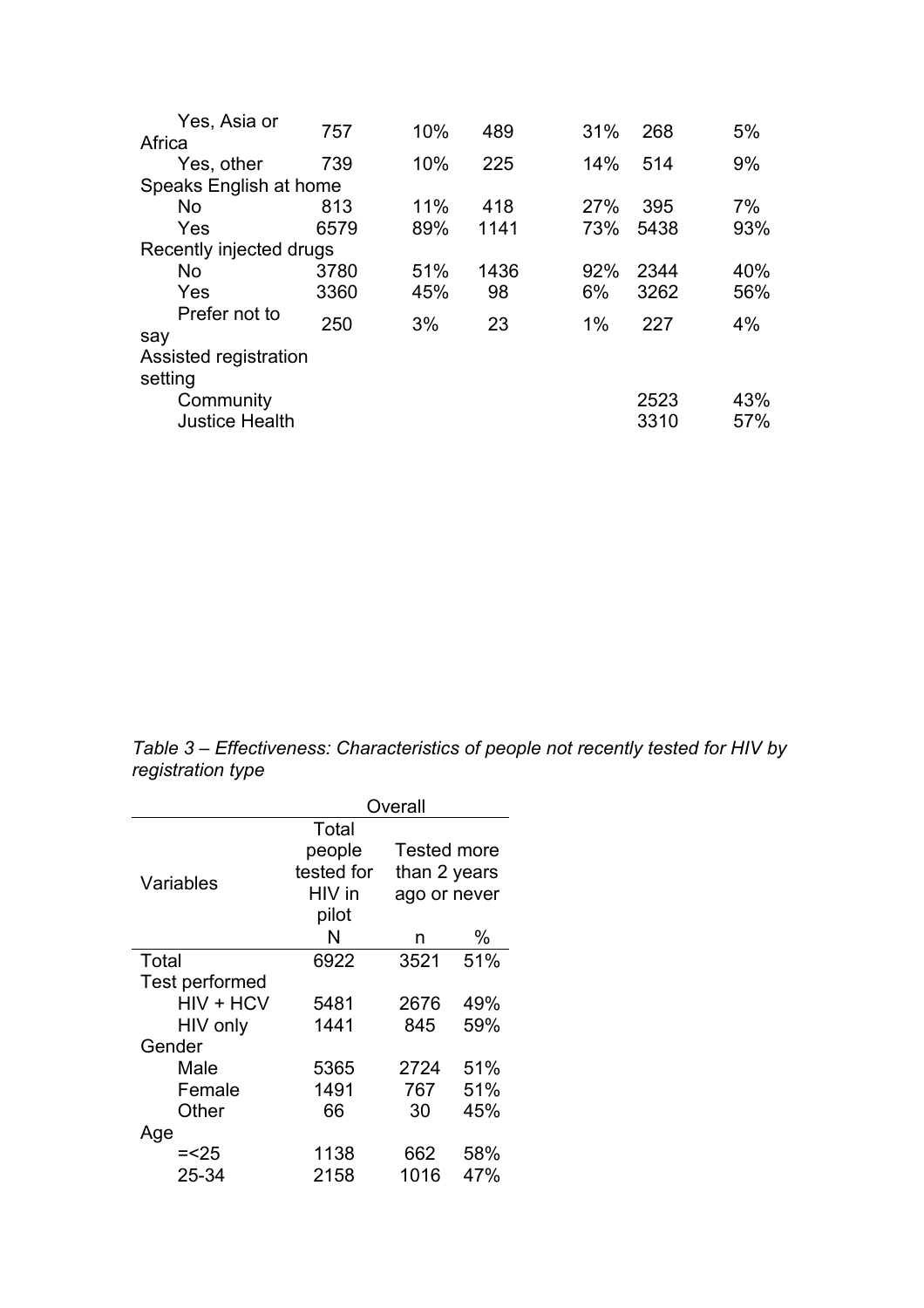| 35-44                           | 1851 | 833  | 45% |  |  |  |  |  |
|---------------------------------|------|------|-----|--|--|--|--|--|
| 45-54                           | 1195 | 629  | 53% |  |  |  |  |  |
| >55                             | 580  | 381  | 66% |  |  |  |  |  |
| Aboriginal and/or Torres Strait |      |      |     |  |  |  |  |  |
| Islander                        |      |      |     |  |  |  |  |  |
| No                              | 4953 | 2650 | 54% |  |  |  |  |  |
| Yes                             | 1969 | 871  | 44% |  |  |  |  |  |
| Major city                      |      |      |     |  |  |  |  |  |
| postcode                        |      |      |     |  |  |  |  |  |
| No                              | 876  | 519  | 59% |  |  |  |  |  |
| Yes                             | 6046 | 3002 | 50% |  |  |  |  |  |
| Men who have sex with men       |      |      |     |  |  |  |  |  |
| No                              | 5599 | 2859 | 51% |  |  |  |  |  |
| Yes                             | 1323 | 662  | 50% |  |  |  |  |  |
| Sexual partner from Asia or     |      |      |     |  |  |  |  |  |
| Africa                          |      |      |     |  |  |  |  |  |
| No                              | 5729 | 2810 | 49% |  |  |  |  |  |
| Yes                             | 1193 | 711  | 60% |  |  |  |  |  |
| Born outside of Australia       |      |      |     |  |  |  |  |  |
| No                              | 5482 | 2658 | 48% |  |  |  |  |  |
| Yes, Asia                       | 741  | 468  |     |  |  |  |  |  |
| or Africa                       |      |      | 63% |  |  |  |  |  |
| Yes, other                      | 699  | 395  | 57% |  |  |  |  |  |
| Speaks English at home          |      |      |     |  |  |  |  |  |
| No                              | 788  | 485  | 62% |  |  |  |  |  |
| Yes                             | 6134 | 3036 | 49% |  |  |  |  |  |
| Recently injected drugs         |      |      |     |  |  |  |  |  |
| No                              | 3477 | 2027 | 58% |  |  |  |  |  |
| Yes                             | 3203 | 1338 | 42% |  |  |  |  |  |
| Prefer not                      |      |      |     |  |  |  |  |  |
| to say                          | 240  | 155  | 65% |  |  |  |  |  |
| Assisted registration setting   |      |      |     |  |  |  |  |  |
| Community                       |      |      |     |  |  |  |  |  |
| Justice                         |      |      |     |  |  |  |  |  |
| Health                          |      |      |     |  |  |  |  |  |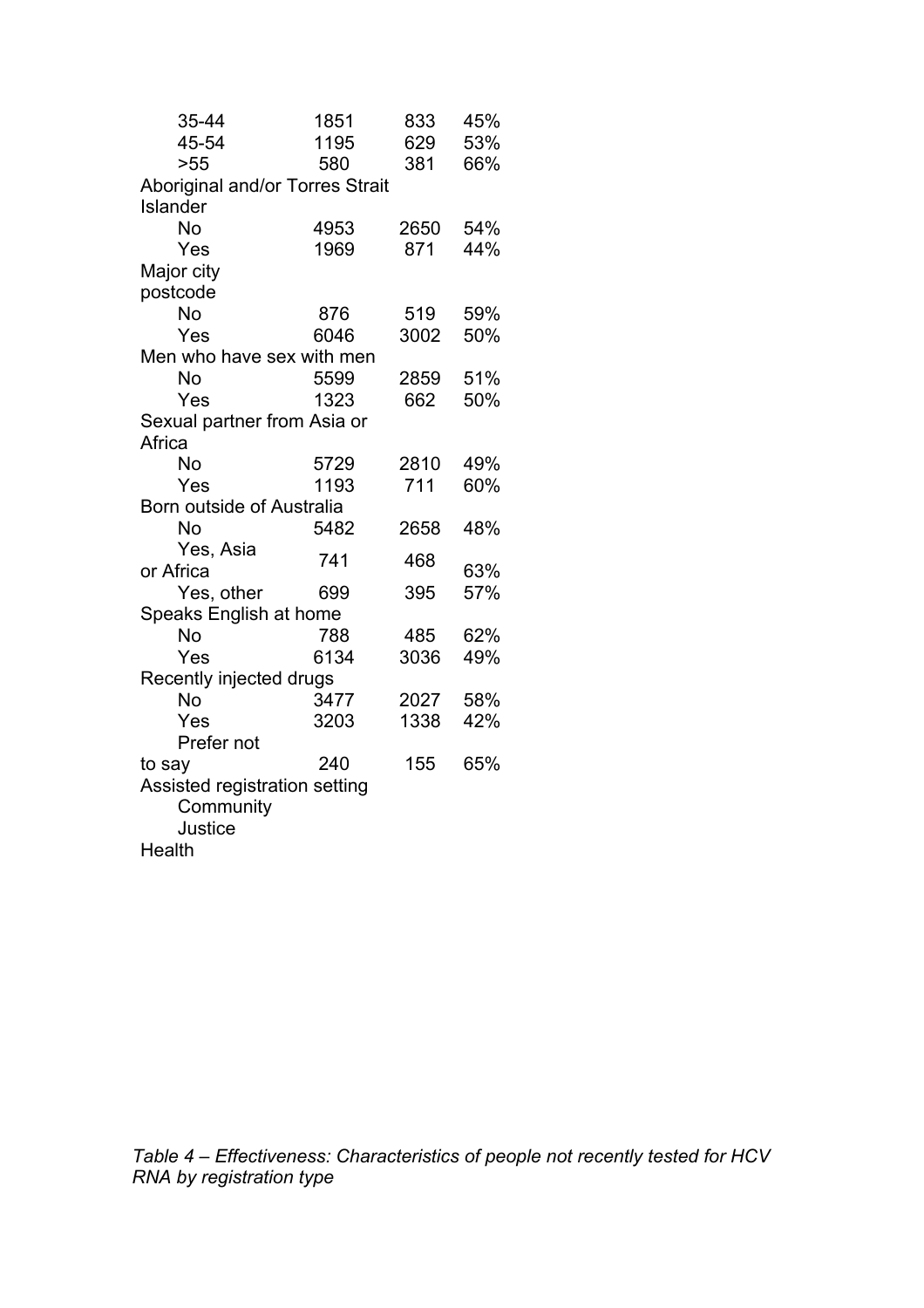|                                 | Overall       |           |     |  |  |  |
|---------------------------------|---------------|-----------|-----|--|--|--|
|                                 | Total         | Tested    |     |  |  |  |
|                                 | people        | more than |     |  |  |  |
|                                 | tested for    | 2 years   |     |  |  |  |
| Variables                       | <b>HCV</b> in | ago or    |     |  |  |  |
|                                 | pilot         | never     |     |  |  |  |
|                                 | N             | n         | %   |  |  |  |
| Total                           | 4112          | 1851      | 45% |  |  |  |
| Test performed                  |               |           |     |  |  |  |
| HIV + HCV                       | 3581          | 1675      | 47% |  |  |  |
| <b>HCV</b> only                 | 531           | 176       | 33% |  |  |  |
| Gender                          |               |           |     |  |  |  |
| Male                            | 3150          | 1433      | 45% |  |  |  |
| Female                          | 918           | 394       | 43% |  |  |  |
| Other                           | 44            | 24        | 55% |  |  |  |
| Age                             |               |           |     |  |  |  |
| $=<25$                          | 495           | 245       | 49% |  |  |  |
| 25-34                           | 1192          | 500       | 42% |  |  |  |
| 35-44                           | 1212          | 466       | 38% |  |  |  |
| 45-54                           | 806           | 400       | 50% |  |  |  |
| >55                             | 407           | 240       | 59% |  |  |  |
| Aboriginal and/or Torres Strait |               |           |     |  |  |  |
| Islander                        |               |           |     |  |  |  |
| No                              | 2755          | 1333      | 48% |  |  |  |
| Yes                             | 1357          | 518       | 38% |  |  |  |
| Major city                      |               |           |     |  |  |  |
| postcode                        |               |           |     |  |  |  |
| No                              | 480           | 231       | 48% |  |  |  |
| Yes                             | 3632          | 1620      | 45% |  |  |  |
| Men who have sex with men       |               |           |     |  |  |  |
| No                              | 3824          | 1701      | 44% |  |  |  |
| Yes                             | 288           | 150       | 52% |  |  |  |
| Born outside of Australia       |               |           |     |  |  |  |
| No                              | 3430          | 1439      | 42% |  |  |  |
| Yes, Asia                       | 284           | 185       |     |  |  |  |
| or Africa                       |               |           | 65% |  |  |  |
| Yes, other                      | 398           | 227       | 57% |  |  |  |
| Speaks English at home          |               |           |     |  |  |  |
| No                              | 337           | 210       | 62% |  |  |  |
| Yes                             | 3775          | 1641      | 43% |  |  |  |
| Recently injected drugs         |               |           |     |  |  |  |
| No                              | 2406          | 1233      | 51% |  |  |  |
| Yes                             | 1481          | 474       | 32% |  |  |  |
| Prefer not                      | 225           | 144       |     |  |  |  |
| to say                          |               |           | 64% |  |  |  |
| Assisted registration setting   |               |           |     |  |  |  |
| Community                       |               |           |     |  |  |  |
| Justice                         |               |           |     |  |  |  |
| Health                          |               |           |     |  |  |  |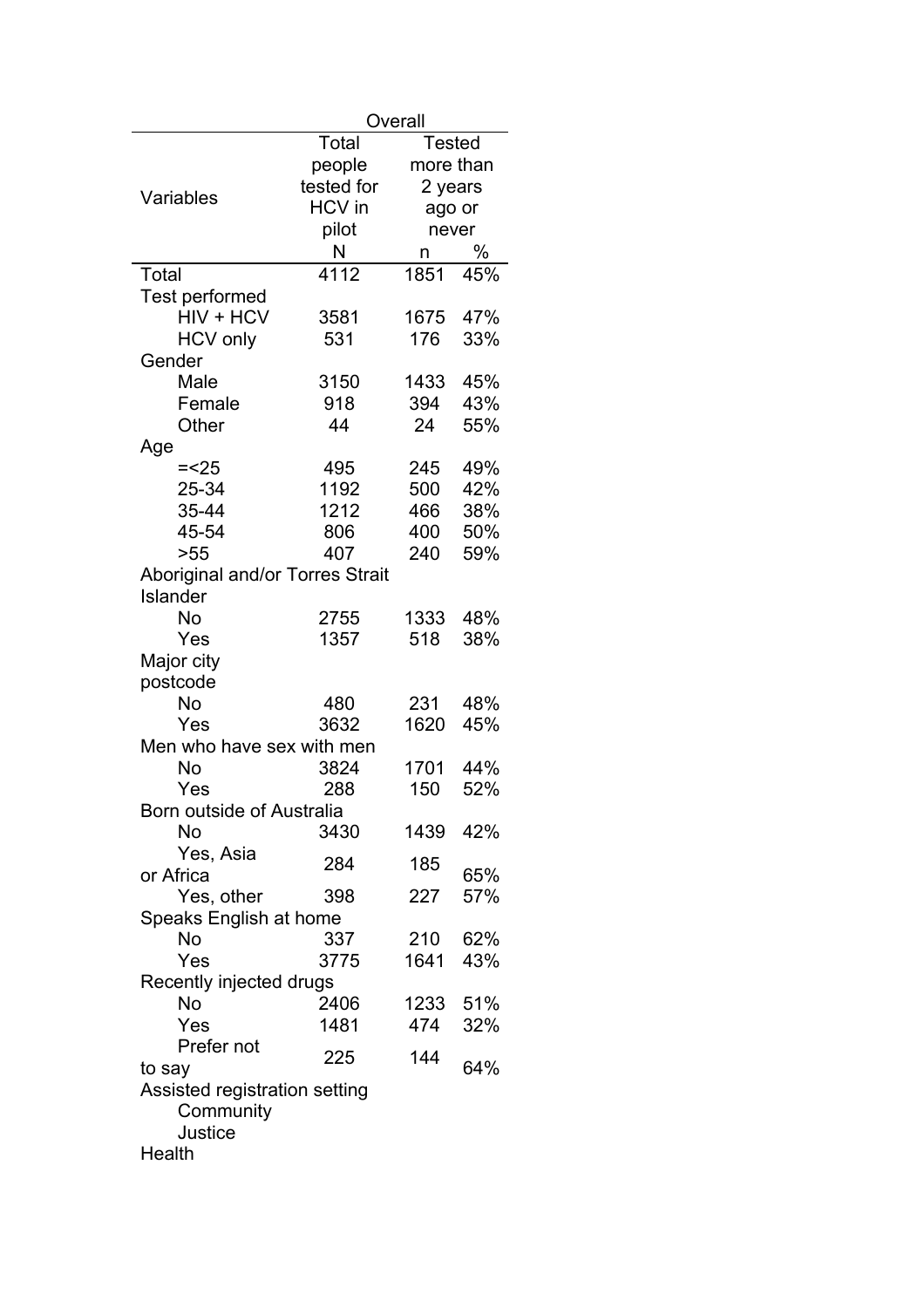|                          |                       | Total                        |                           |          |                   |           |            |
|--------------------------|-----------------------|------------------------------|---------------------------|----------|-------------------|-----------|------------|
|                          | people                |                              | <b>Negative</b><br>result |          | Positive/borderli |           |            |
| Variables                |                       | tested for<br><b>HCV RNA</b> |                           |          |                   | ne result |            |
|                          | N                     | %c<br>ol                     | n                         | %ro<br>W | n                 | %row      | p<br>value |
|                          | 596<br>$\overline{0}$ |                              | 508<br>$\overline{2}$     | 85%      | 878               | 15%       |            |
| <b>Registration type</b> |                       |                              |                           |          |                   |           |            |
| Online                   | 328                   | 6%                           | 313                       | 95%      | 15                | 5%        |            |
| Assisted<br>(community)  | 235<br>$\overline{7}$ | 40<br>$\%$                   | 194<br>8                  | 83%      | 409               | 17%       |            |
| Assisted (prison)        | 327<br>5              | 55<br>$\%$                   | 282<br>1                  | 86%      | 454               | 14%       | 0.000      |
| Test performed           |                       |                              |                           |          |                   |           |            |
| HIV + HCV                | 547<br>$\overline{2}$ | 92<br>$\%$                   | 466<br>1                  | 85%      | 811               | 15%       |            |
| <b>HCV</b> only          | 488                   | 8%                           | 421                       | 86%      | 67                | 14%       | 0.515      |
| Gender                   |                       |                              |                           |          |                   |           |            |
| Male                     | 451<br>$\overline{7}$ | 76<br>$\%$                   | 385<br>3                  | 85%      | 664               | 15%       |            |
| Female                   | 139<br>0              | 23<br>$\frac{0}{0}$          | 118<br>8                  | 85%      | 202               | 15%       |            |
| Other                    | 53                    | 1%                           | 41                        | 77%      | 12                | 23%       | 0.261      |
| Age                      |                       |                              |                           |          |                   |           |            |
| $=<25$                   | 749                   | 13<br>$\%$                   | 639                       | 85%      | 110               | 15%       |            |
| 25-34                    | 176<br>8              | 30<br>$\%$                   | 155<br>5                  | 88%      | 213               | 12%       |            |
| 35-44                    | 175<br>5              | 29<br>$\%$                   | 147<br>1                  | 84%      | 284               | 16%       |            |
| 45-54                    | 116<br>$\overline{2}$ | 19<br>$\%$                   | 942                       | 81%      | 220               | 19%       |            |
| >55                      | 526                   | 9%                           | 475                       | 90%      | 51                | 10%       | 0.000      |

*Table 5- Effectiveness: Characteristics of people with a positive/borderline HCV RNA result*